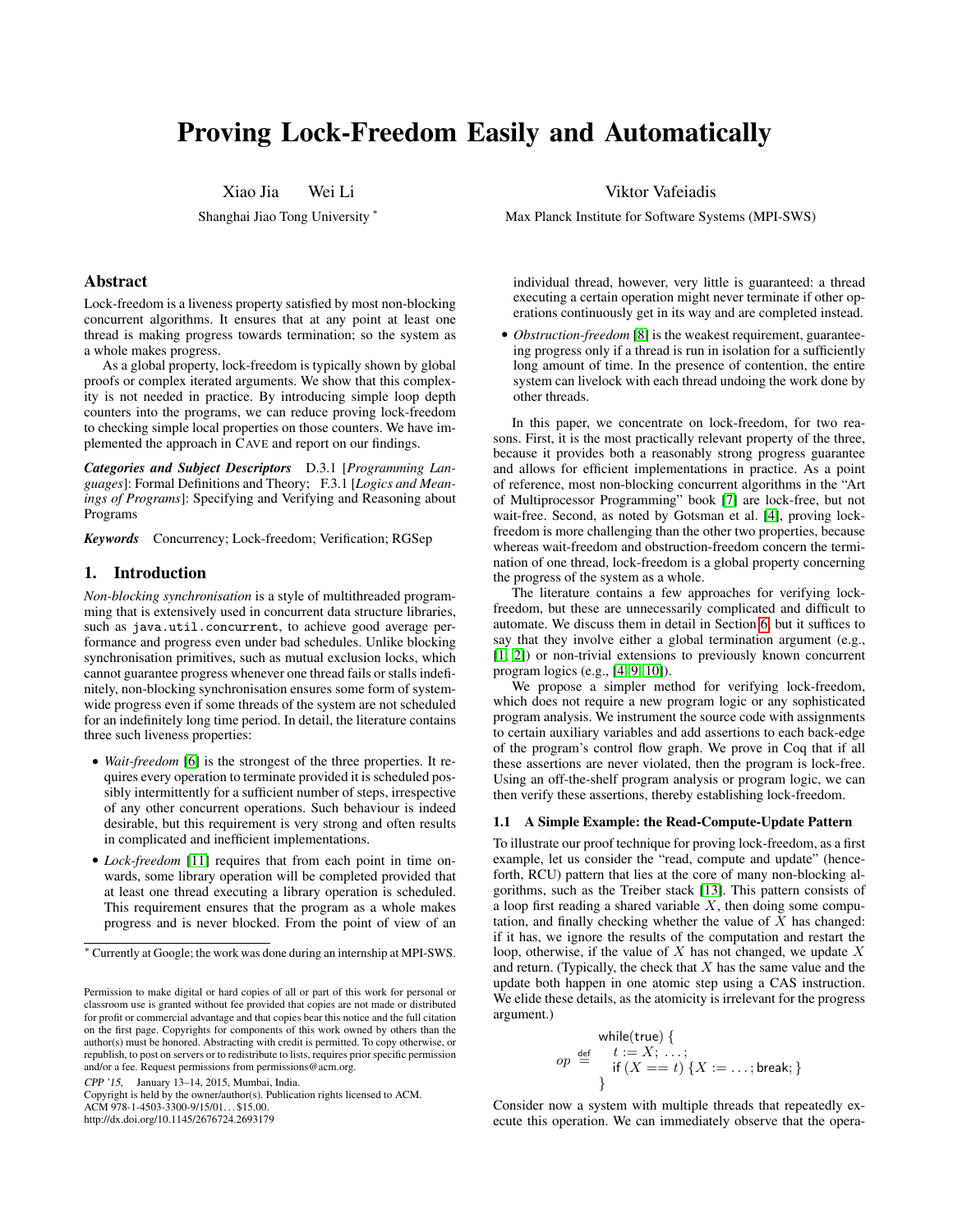tion is not wait-free: there exist executions that always happen to change the value of  $X$  between the initial read and the equality test, thereby making the operation potentially loop forever. The operation, however, is lock-free. The only reason why the loop might fail to terminate is if another thread writes to  $X$ . But the only way a thread can write to  $X$  is by then exiting and finishing its operation. Thus, at all times, if a thread performing op is scheduled, then at least one thread is making progress towards finishing its ongoing operation.

To capture this global argument, our idea is to instrument the code with an auxiliary variable,  $P$ , counting the number of times progress towards an operation's completion is made. That is, we increment P at every program step that does not appear on a looping path. By this we mean any program step that either (1) is not inside a loop, or (2) that is inside only one loop, but on a path that will exit the loop, such as the assignment to  $X$  in  $op$ . (In the instrumented pseudocode, we use angle brackets to denote that the assignment to  $\overline{X}$  and the auxiliary increment of  $P$  are executed together atomically.)

$$
\begin{array}{l}\text{while}(\text{true}) \left\{ \begin{array}{l} r := P; t := X; \dots; \\ \text{if} \ (X == t) \ \{ \langle X := \dots; ++P \rangle; \ \text{break}; \} \end{array} \right. \\ \text{assert}(P > r); \end{array} \end{array}
$$

For each loop, we check that for every time the operation goes round a loop (and hence might not terminate), P was incremented (and hence some other operation made progress towards termination). The introduced code does not change the behaviour of the program inasmuch as the assertion checks succeed. The proof obligation that the assertion checks always succeed can be discharged by standard thread-modular reasoning techniques.

#### 1.2 Contribution and Paper Outline

In the remainder of this paper, we formalise the construction just described and generalise it to handle operations with nested loops and more subtle local termination arguments. The beauty of our technique is that by introducing auxiliary code, we reduce the global nature of lock-freedom proofs to checks that can be discharged by thread-modular techniques.

We have also automated our approach by building on an existing verification tool, CAVE [\[14\]](#page-8-10), a sound but incomplete threadmodular verification tool suitable for verifying fine-grained concurrent linked list algorithms. We have mildly adapted the frontend of CAVE to instrument the given concurrent library with the appropriate auxiliary variables and assertions needed to prove lockfreedom, before calling the backend to prove that these assertions are never violated, which in turn means that the original concurrent library is lock-free.

In more detail, in Section [2,](#page-1-0) we introduce a simple concurrent programming language and formally define lock-freedom. Then, in Section [3,](#page-2-0) we present the essence of our technique, formalise and prove its soundness, and discuss its implementation in CAVE. Next, in Section [4,](#page-6-0) we present a more refined version that is necessary for dealing with more advanced lock-freedom arguments. In Section [5,](#page-7-1) we present our experimental results, and then, in Section [6,](#page-7-0) we discuss related work, and conclude in Section [7.](#page-8-11)

## <span id="page-1-0"></span>2. Background

#### 2.1 Programming Language

For the purposes of this paper, we will consider a minimal imperative programming language with an unspecified set of basic commands, BC, sequential and parallel composition, non-deterministic choice, a looping construct, and a break statement that terminates

$$
\frac{(\sigma, \sigma') \in [BC]}{\langle BC, \sigma \rangle \to \langle \text{skip}, \sigma' \rangle} \qquad \frac{\langle C_1, \sigma \rangle \to \langle C'_1, \sigma' \rangle}{\langle C_1; C_2, \sigma \rangle \to \langle C'_1; C_2, \sigma' \rangle}
$$
\n
$$
\frac{\langle \text{skip}; C_2, \sigma \rangle \to \langle C_2, \sigma \rangle}{\langle \text{style}; C_2, \sigma \rangle \to \langle C_2, \sigma \rangle} \qquad \frac{\langle C_1; C_2, \sigma \rangle \to \langle C'_1; C_2, \sigma' \rangle}{\langle \text{break}; C_2, \sigma \rangle \to \langle \text{break}, \sigma \rangle}
$$
\n
$$
\frac{\langle C_1, \sigma \rangle \to \langle C'_1, \sigma' \rangle}{\langle C_1 || C_2, \sigma \rangle \to \langle C'_1 || C_2, \sigma' \rangle} \qquad \frac{\langle C_2, \sigma \rangle \to \langle C'_2, \sigma' \rangle}{\langle C_1 || C_2, \sigma \rangle \to \langle C_1 || C'_2, \sigma' \rangle}
$$
\n
$$
\frac{\langle C_1 \oplus C_2, \sigma \rangle \to \langle C_1, \sigma \rangle}{\langle C_1 \oplus C_2, \sigma \rangle \to \langle C_1, \sigma \rangle}
$$
\n
$$
\frac{\langle C_1 \oplus C_2, \sigma \rangle \to \langle C_1, \sigma \rangle}{\langle \text{L}_n(\text{break}, C), \sigma \rangle \to \langle \text{skip}, \sigma \rangle}
$$
\n
$$
\frac{\langle C_1, \sigma \rangle \to \langle C'_1, \sigma' \rangle}{\langle \text{L}_n(C_1, C_2), \sigma \rangle \to \langle \text{L}_n(C'_1, C_2), \sigma' \rangle}
$$

<span id="page-1-1"></span>Figure 1. Operational semantics of the language.

the innermost loop. Commands,  $C$ , in our language are given by the following grammar:

$$
C ::= \mathsf{skip} \mid \mathsf{break} \mid \mathsf{BC} \mid C_1; C_2 \mid C_1 \parallel C_2 \mid C_1 \oplus C_2
$$
  

$$
\mid \mathbf{L}_n(C_1, C_2)
$$

Here, *BC* ranges over basic commands, such as assignments and "assume" statements. The combination of "assume" statements and non-deterministic choice allows us to encode conditionals in the standard way:

$$
\mathsf{if}(B)\ C_1 \ \mathsf{else} \ C_2 \ \stackrel{\mathsf{def}}{=} \ (\mathsf{assume}(B);C_1) \oplus (\mathsf{assume}(\neg B);C_2)
$$

The final construct,  $L_n(C_1, C_2)$  is a somewhat non-standard looping construct that represents a partially executed loop, where  $C_2$  is the loop body and  $C_1$  is the remainder of the current loop iteration. (The  $n$  subscript will be used to record the value of a certain auxiliary program variable, but can be ignored for the time being.) The construct therefore first executes  $C_1$  and then proceeds to execute  $C_2$  repeatedly in a loop. The only way to exit a loop is by encountering a break statement. Normal while loops and standard non-deterministic loops,  $C^*$ , can be encoded as follows:

$$
\begin{array}{rl}\text{while}(B)\ C \ \stackrel{\text{def}}{=} \ \mathbf{L}_0(\text{skip},\text{if}(B)\ C\ \text{else break})\\ C^* \ \stackrel{\text{def}}{=} \ \mathbf{L}_0(\text{skip},C\oplus\text{break})\end{array}
$$

*Operational Semantics* Figure [1](#page-1-1) presents the small-step operational semantics for our language as a reduction relation between configurations. Configurations are pairs,  $\langle C, \sigma \rangle$ , consisting of a command,  $C \in \mathsf{C}$ md and a program state,  $\sigma \in \mathsf{State}$ .

The evaluation rules are standard. For basic commands, we assume their semantics is given by the function,  $\llbracket \_ \ \rbrack$  : BasicCmd  $\rightarrow$ P(State  $\times$  State), and we pick an arbitrary new state  $\sigma'$  such that  $(\sigma, \sigma') \in \llbracket c \rrbracket$ . This allows us to model both non-deterministic and blocking commands. The rules for sequential composition, parallel composition, and non-deterministic choice are straightforward: one point to note is that break commands propagate over sequential compositions. Finally,  $\mathbf{L}_n(C_1, C_2)$  executes the current loop iteration,  $C_1$ , as long as possible. If  $C_1$  = break, the loop is exited, whereas if  $C_1 =$  skip, it is restarted.

#### 2.2 Specifying Lock-Freedom

A concurrent library consists of some initialisation code  $C<sub>init</sub>$  and a collection of concurrent operations  $C_1, \ldots, C_n$ .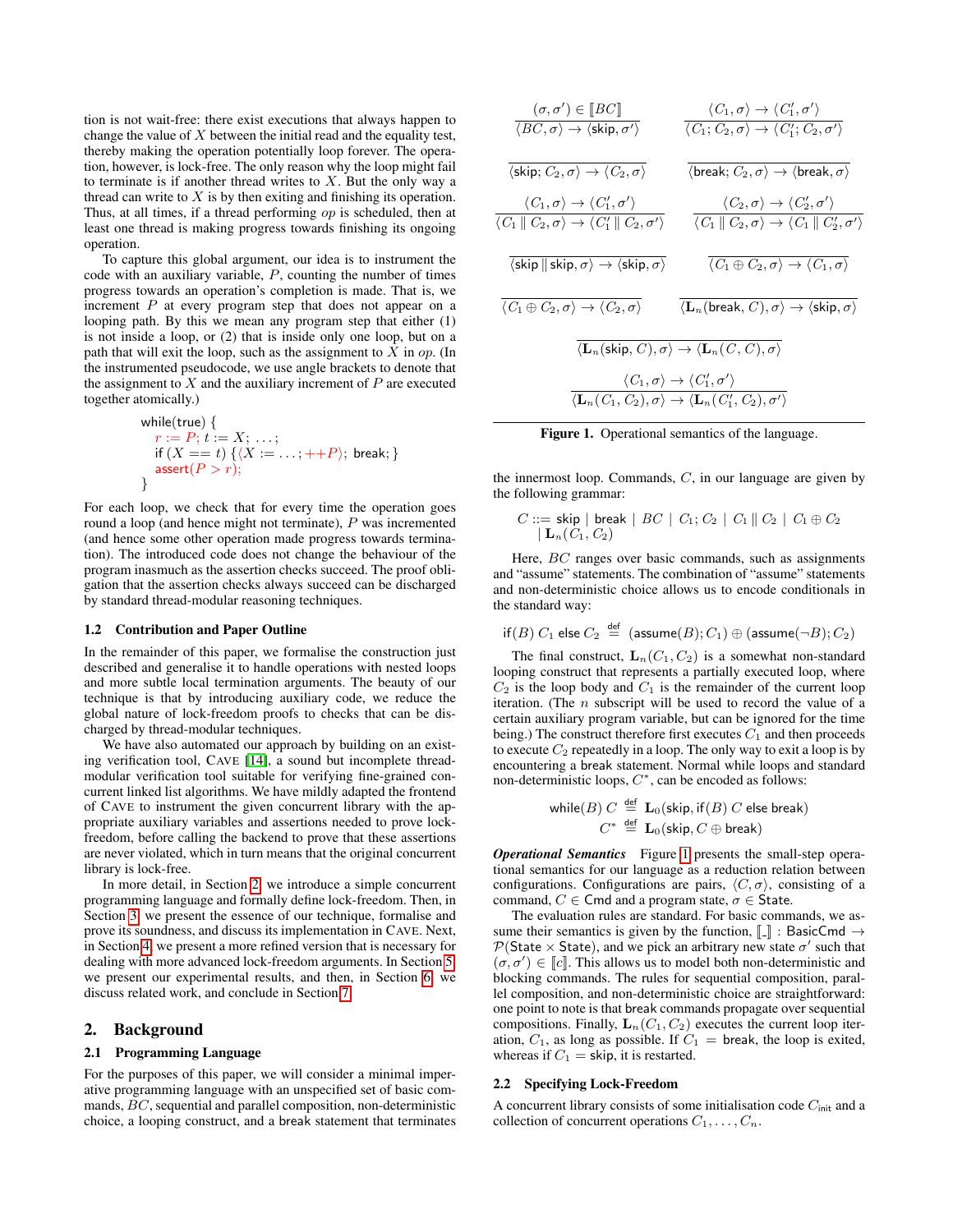We define the most general client of the library to be a program that calls the library's initialisation code, and then creates  $k$  threads, each of which executes an unbounded number of the library's operations in any order inside a loop.

$$
\mathsf{MGC}^k(C_{\mathsf{init}}, C_1, \ldots, C_n) \stackrel{\text{def}}{=} \newline C_{\mathsf{init}}: \underbrace{((C_1 \oplus \ldots \oplus C_n)^* \mid \ldots \mid \mid (C_1 \oplus \ldots \oplus C_n)^*)}_{k \text{ threads}}
$$

This client is most general in the sense that if we record the traces of calls to the library's operations from any concrete client of the library, the set of recorded traces would be a subset of those produced by the most general client.

#### Definition 1. *We say that a library is* lock-free *if every nonterminating execution of its most general client (for any* k*) has an infinite number of completed calls to the library's operations.*

Gotsman et al. [\[4\]](#page-8-4) and later Hoffmann et al. [\[9\]](#page-8-7) reduced proving lock-freedom to showing termination of a certain *bounded* most general client. Here, we use the theorem of Hoffmann et al. [\[9\]](#page-8-7), as it is more general. (Gotsman et al.'s reduction is incorrect for implementations using thread identifiers or thread-local state.) The bounded most general client of a program is defined as follows:

$$
\mathsf{BMGC}^{k,m}(C_{\mathsf{init}},C_1,\ldots,C_n) \stackrel{\mathsf{def}}{=} \newline C_{\mathsf{init}} \cdot \underbrace{\left((C_1 \oplus \ldots \oplus C_n)^{\leq m} \mid \ldots \mid (C_1 \oplus \ldots \oplus C_n)^{\leq m}\right)}_{k \text{ threads}}
$$

where

$$
C^{\leq m} \stackrel{\text{def}}{=} \text{skip} \oplus C \oplus (C;C) \oplus \ldots \oplus \overbrace{(C;\ldots;C)}^{m \text{ times}}.
$$

The definition is very similar to that of the most general client, except that the the number of calls to the library's operations per thread are bounded by  $m$ . Now we can state the reduction theorem as follows.

<span id="page-2-5"></span>Theorem 1 (Hoffmann et al. [\[9\]](#page-8-7)). *A concurrent library,* Lib*, is lock-free iff its bounded most general client,* BMGC<sup> $k,m$ </sup>(Lib), ter*minates for all* k *and* m*.*

## <span id="page-2-0"></span>3. The Basic Scheme for Proving Lock-Freedom

Our proof technique for establishing termination and thereby lockfreedom consists of recording the auxiliary progress counters and proving that the program does not have any assertion violations. In this section, we first explain our technique by applying it on a more advanced example  $(\S3.1)$  $(\S3.1)$ . We then formalise it using an instrumented operational semantics  $(\S3.2)$  $(\S3.2)$  and prove it suffices for verifying lock-freedom (§[3.3\)](#page-3-0). We finally discuss its implementation within the CAVE verifier (§[3.4\)](#page-5-0).

#### <span id="page-2-1"></span>3.1 A Motivating Example: The Elimination Stack

We start with another motivating example, the elimination stack of Hendler et al. [\[5\]](#page-8-12), that demonstrates the need for a slightly more advanced technique than what was needed for the simple "readcompute-update" (RCU) example of the introduction.

Abstracting over all details that are irrelevant for lock-freedom, the code of the elimination stack is shown in Figure [2.](#page-2-3) Both stack operations, push and pop, have the same structure. Within a loop, they first perform the RCU pattern trying to update S, the shared pointer to the top of the stack. When the check that the shared pointer has not changed succeeds, the operation terminates. When, however, the check fails (because of contention), the algorithm does not immediately try the same pattern again, but rather takes part in the elimination scheme. This scheme consists of a (nested) RCU loop, where the operation tries to register itself at some random

$$
\begin{array}{r}\n\text{while}(\text{true}) \{ \\
t := S; \dots; \\
\text{if}(S == t) \{ S := \dots; \text{break}; \} \\
i := \dots; \dots; \\
\text{push/pop} \stackrel{\text{def}}{=} \begin{array}{r}\n\text{while}(\text{true}) \{ \\
\text{while}(\text{true}) \{ \\
c := C[i]; \dots; \\
\text{if}(C[i] == c) \{ C[i] := \dots; \text{break}; \} \\
\text{and} \\
\text{if}(C[i] == c) \{ C[i] := \dots; \text{break}; \} \\
\text{if}(C[i] == c) \{ C[i] := \dots; \text{break}; \} \\
\end{array}
$$

<span id="page-2-3"></span>

$$
\begin{array}{ll}\text{while}(\text{true})\ \{r_1 := P_1;\\ \langle t := S; ++P_2 \rangle; \ \ldots;\\ \text{if}(S == t) \ \{ \ \langle S := \ldots; ++P_1; ++P_2 \rangle; \text{break}; \ \} \\ \langle i := \ldots; ++P_2 \rangle; \ \ldots;\\ \text{while}(\text{true})\ \{r_2 := P_2;\\ c := C[i]; \ldots;\\ &\quad \text{if}(C[i] == c) \ \{ \ \langle C[i] := \ldots; ++P_2 \rangle; \text{break}; \ \} \\ &\quad \text{assert}(P_2 > r_2);\\ \} \\ &\quad \ldots;\\ \text{assert}(P_1 > r_1);\\ \} \end{array}
$$

<span id="page-2-4"></span>Figure 3. Instrumentation of the elimination stack.

index  $i$  in the collision array,  $C$ . After it successfully does so, it waits a while and determines whether it collided with another operation of the opposite kind, in which case both operations terminate; otherwise, the operation goes round the outer loop and attempts to update S again.

To verify lock-freedom of this program, it is clear that we cannot simply use one auxiliary variable for counting the progress outside looping paths, because in this way we will not be able to show that the nested loop terminates. Instead, we need one auxiliary variable for each loop nesting depth. For the outer loop, we use  $P_1$ , which we increment on every atomic statement that does not appear on a looping path, while for the inner loop, we use  $P_2$  which gets incremented on statements that do not appear on looping paths through nested loops.

Figure [3](#page-2-4) shows the instrumented code for the elimination stack example. In general, our instrumentation requires one auxiliary variable per loop nesting depth. These variables get incremented on every atomic step at smaller loop nesting depths. So, for example in Figure [3,](#page-2-4) the assignment to S increments both  $P_1$  and  $P_2$ , because it is on an exit path of the outer loop, whereas the assignment to  $i$ increments only  $P_2$  because it is inside a looping path of depth one.

## <span id="page-2-2"></span>3.2 Instrumented Operational Semantics

We now make this auxiliary variable instrumentation formal. Given a function  $P : \mathbb{N} \to \mathbb{N}$  representing the values of the auxiliary progress counters and a natural number d representing the current loop depth, we define  $Cinc(P, d) : \mathbb{N} \to \mathbb{N}$  to increment all counters above d:

$$
\text{Cinc}(P, d) \stackrel{\text{def}}{=} \lambda x. \begin{cases} P(x) & \text{if } x \le d \\ P(x) + 1 & \text{if } x > d \end{cases}
$$

In essence,  $Cinc(P, d)$  is the same as P except that all progress counters at depths greater than  $d$  have been incremented by one.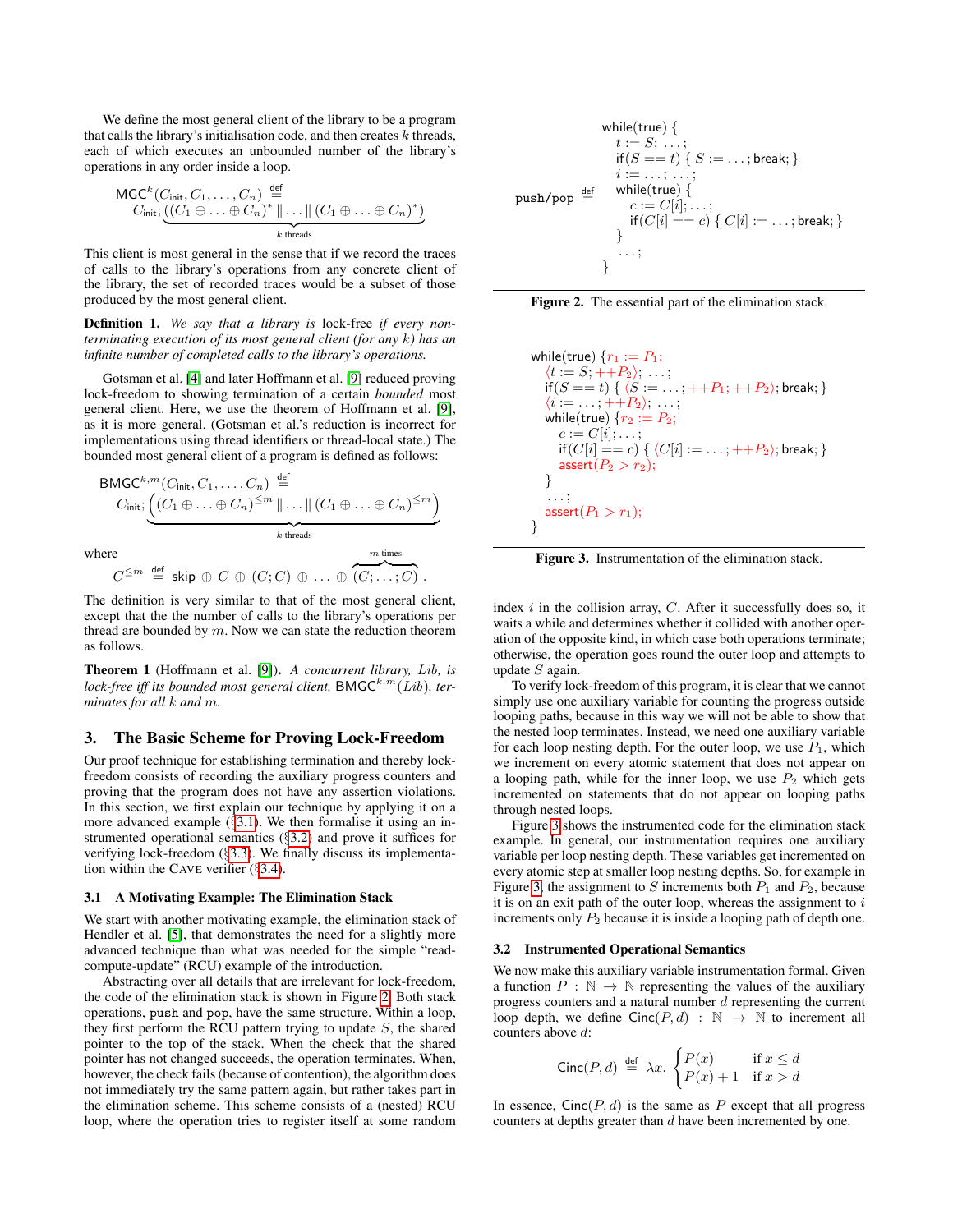| $(\sigma, \sigma') \in [BC]$                                                                                               | $d \vdash \langle C_1, \sigma, P \rangle \rightarrow \langle C'_1, \sigma', P' \rangle$                                       |                                                                                                                                     |
|----------------------------------------------------------------------------------------------------------------------------|-------------------------------------------------------------------------------------------------------------------------------|-------------------------------------------------------------------------------------------------------------------------------------|
| $d \vdash \langle BC, \sigma, P \rangle \rightarrow \langle \mathsf{skip}, \sigma', \mathsf{Cinc}(P, d) \rangle$           | $\overline{d} \vdash \langle C_1; C_2, \sigma, P \rangle \rightarrow \langle C'_1; C_2, \sigma', P' \rangle$                  | $d \vdash \langle$ skip; $C_2, \sigma, P \rangle \rightarrow \langle C_2, \sigma, P \rangle$                                        |
|                                                                                                                            | $d \vdash \langle C_1, \sigma, P \rangle \rightarrow \langle C'_1, \sigma', P' \rangle$                                       | $d \vdash \langle C_2, \sigma, P \rangle \rightarrow \langle C'_2, \sigma', P' \rangle$                                             |
| $d \vdash \langle \mathsf{break}; C_2, \sigma, P \rangle \rightarrow \langle \mathsf{break}, \sigma, P \rangle$            | $d \vdash \langle C_1 \parallel C_2, \sigma, P \rangle \rightarrow \langle C'_1 \parallel C_2, \sigma', P' \rangle$           | $d \vdash \langle C_1 \parallel C_2, \sigma, P \rangle \rightarrow \langle C_1 \parallel C'_2, \sigma', P' \rangle$                 |
| $d \vdash \langle$ skip $\parallel$ skip, $\sigma, P \rangle \rightarrow \langle$ skip, $\sigma, P \rangle$                | $d \vdash \langle C_1 \oplus C_2, \sigma, P \rangle \rightarrow \langle C_1, \sigma, P \rangle$                               | $d \vdash \langle C_1 \oplus C_2, \sigma, P \rangle \rightarrow \langle C_2, \sigma, P \rangle$                                     |
| $d \vdash \langle \mathbf{L}_n(\mathsf{break}, C), \sigma, P \rangle \rightarrow \langle \mathsf{skip}, \sigma, P \rangle$ |                                                                                                                               | $d \vdash \langle \mathbf{L}_n(\mathsf{skip}, C), \sigma, P \rangle \rightarrow \langle \mathbf{L}_{P(d)}(C, C), \sigma, P \rangle$ |
|                                                                                                                            | $d + \text{ldinc}(C_1) \vdash \langle C_1, \sigma, P \rangle \rightarrow \langle C'_1, \sigma', P' \rangle$                   |                                                                                                                                     |
|                                                                                                                            | $d \vdash \langle \mathbf{L}_n(C_1, C_2), \sigma, P \rangle \rightarrow \langle \mathbf{L}_n(C'_1, C_2), \sigma', P' \rangle$ |                                                                                                                                     |
| $d \vdash \langle C_1, \sigma, P \rangle \rightarrow \text{abort}$                                                         | $d \vdash \langle C_1, \sigma, P \rangle \rightarrow \textbf{abort}$                                                          | $d \vdash \langle C_2, \sigma, P \rangle \rightarrow \textbf{abort}$                                                                |
| $d \vdash \langle C_1; C_2, \sigma, P \rangle \rightarrow \textbf{abort}$                                                  | $d \vdash \langle C_1 \parallel C_2, \sigma, P \rangle \rightarrow \textbf{abort}$                                            | $d \vdash \langle C_1 \parallel C_2, \sigma, P \rangle \rightarrow$ abort                                                           |
| $d +$ ldinc $(C_1) \vdash \langle C_1, \sigma, P \rangle \rightarrow$ <b>abort</b>                                         |                                                                                                                               | $P(d) \leq n$                                                                                                                       |
| $d \vdash \langle \mathbf{L}_n(C_1, C_2), \sigma, P \rangle \rightarrow \text{abort}$                                      |                                                                                                                               | $d \vdash \langle \mathbf{L}_n(\mathsf{skip}, C), \sigma, P \rangle \rightarrow \textbf{abort}$                                     |

<span id="page-3-1"></span>Figure 4. Instrumented operational semantics of the language.

We say that a command, C, is *loop-free* if it does not syntactically contain any loop. Formally, this is defined by structural recursion as follows:

| $\mathsf{lpFree}(\mathbf{L}_{n}(C_1,C_2))$ | $\stackrel{\text{def}}{=}$ false                                  |
|--------------------------------------------|-------------------------------------------------------------------|
| $\mathsf{lpFree}(C_1;C_2)$                 | $\stackrel{\mathsf{def}}{=}$ IpFree $(C_1) \wedge$ IpFree $(C_2)$ |
| $\mathsf{lpFree}(C_1 \parallel C_2)$       | $\stackrel{\text{def}}{=}$ IpFree $(C_1) \wedge$ IpFree $(C_2)$   |
| $\mathsf{lpFree}(C_1 \oplus C_2)$          | $\stackrel{\text{def}}{=}$ IpFree $(C_1) \wedge$ IpFree $(C_2)$   |
| $\mathsf{lpFree}(C_{\mathrm{other}})$      | $\stackrel{\text{def}}{=}$ true                                   |

We say that a command, C, is *loop exiting*, whenever it can be syntactically determined that all executions of C will terminate and end with break (and not skip). This is formally defined by structural recursion as follows:

| lpExit(break)                 | $\stackrel{\text{def}}{=}$ true                                                                                 |
|-------------------------------|-----------------------------------------------------------------------------------------------------------------|
|                               | $I$ pExit $(C_1; C_2)$ $\stackrel{\text{def}}{=}$ IpExit $(C_1) \vee (I$ pFree $(C_1) \wedge I$ pExit $(C_2)$ ) |
|                               | $I$ pExit $(C_1 \oplus C_2) \stackrel{\text{def}}{=} I$ pExit $(C_1) \wedge I$ pExit $(C_2)$                    |
| $lpExit(C_{other})$ def false |                                                                                                                 |

Finally, we define  $\text{Idinc}(C)$  to return the loop depth increment needed when considering a loop whose current iteration is C. The function returns  $0$  if  $C$  is loop exiting and 1 otherwise.

$$
Idinc(C) \stackrel{\text{def}}{=} \begin{cases} 0 & \text{if } \mathsf{lpExit}(C) \\ 1 & \text{if } \mathsf{\neg lpExit}(C) \end{cases}
$$

Figure [4](#page-3-1) presents the small-step operational semantics for our language as a reduction relation between extended configurations and indexed by the current loop depth, d. Extended configurations are triples,  $\langle C, \sigma, P \rangle$ , consisting of a command,  $C \in \mathsf{Cmd}$ , a program state,  $\sigma \in$  State, and a function,  $P \in \mathbb{N} \to \mathbb{N}$ , representing the auxiliary progress counters. (Recall that there is one progress counter per loop nesting depth.)

The rules in Figure [4](#page-3-1) follow those of Figure [1](#page-1-1) and except as noted below simply pass the  $P$  and  $d$  components around. The exceptions are:

• The rule for basic commands calls  $Cinc(P, d)$  to increment all the progress counters at depths greater than the current one.

- When going round through the loop, the value of the current progress counter,  $P(d)$ , is recorded in the annotation of the loop command.
- The rule for evaluating the body of the loop does so at depth  $d +$  ldinc( $C_1$ ); that is, at the same depth for loop exiting  $C_1$ and at depth  $d + 1$  otherwise.

In addition to normal configurations, we also have a special abort configuration for detecting assertion violations. The only assertion violation of interest here is when a loop fails to make progress. Progress is checked in the last rule of Figure [4,](#page-3-1) which fails in case the current progress counter,  $P(d)$ , is not greater than the recorded one,  $n$ . The other aborting rules ensure that violations are propagated to the top level.

#### <span id="page-3-0"></span>3.3 Soundness of the Instrumentation

We now turn to proving soundness of the instrumented semantics, that programs with no assertion violations always terminate.

First, we relate the instrumented and the normal semantics. We define the erasure,  $|C|$  of a command C to replace all the n annotations in all  $\mathbf{L}_n($ ,  $)$  subterms of C with 0.

Definition 2 (Erasure). *Given a command,* C*, we define its* erasure*,* |C|*, by structural recursion on the command as follows:*

| $ \mathbf{L}_n(C_1, C_2) $ | $\stackrel{\text{def}}{=} {\bf L}_0( C_1 ,  C_2 )$      |
|----------------------------|---------------------------------------------------------|
| $ C_1; C_2 $               | $\stackrel{\text{def}}{=}  C_1 $ ; $ C_2 $              |
| $ C_1  C_2 $               | $\stackrel{\text{def}}{=}  C_1     C_2 $                |
| $ C_1 \oplus C_2 $         | $\stackrel{\mathsf{def}}{=}  C_1  \oplus  C_2 $         |
| $ C_{\rm other} $          | $\overset{\mathsf{def}}{=} \mathit{C}_{\mathrm{other}}$ |

We can prove the following proposition:

<span id="page-3-2"></span>Proposition 2 (Instrumentation Erasure).

- If  $d \vdash \langle C, \sigma, P \rangle \rightarrow \langle C', \sigma', P' \rangle$ , then  $\langle |C|, \sigma \rangle \rightarrow \langle |C'|, \sigma' \rangle$ .
- If  $\langle |C|, \sigma \rangle \rightarrow \langle C', \sigma' \rangle$ , then for all d, P, there exist C'', P' *such that*  $d \vdash \langle C, \sigma, P \rangle \rightarrow \langle C'', \sigma', P' \rangle$  *and*  $C' = |C''|$ *.*

We continue with some auxiliary definitions. We define the loop depth of a command to be its maximum loop nesting depth.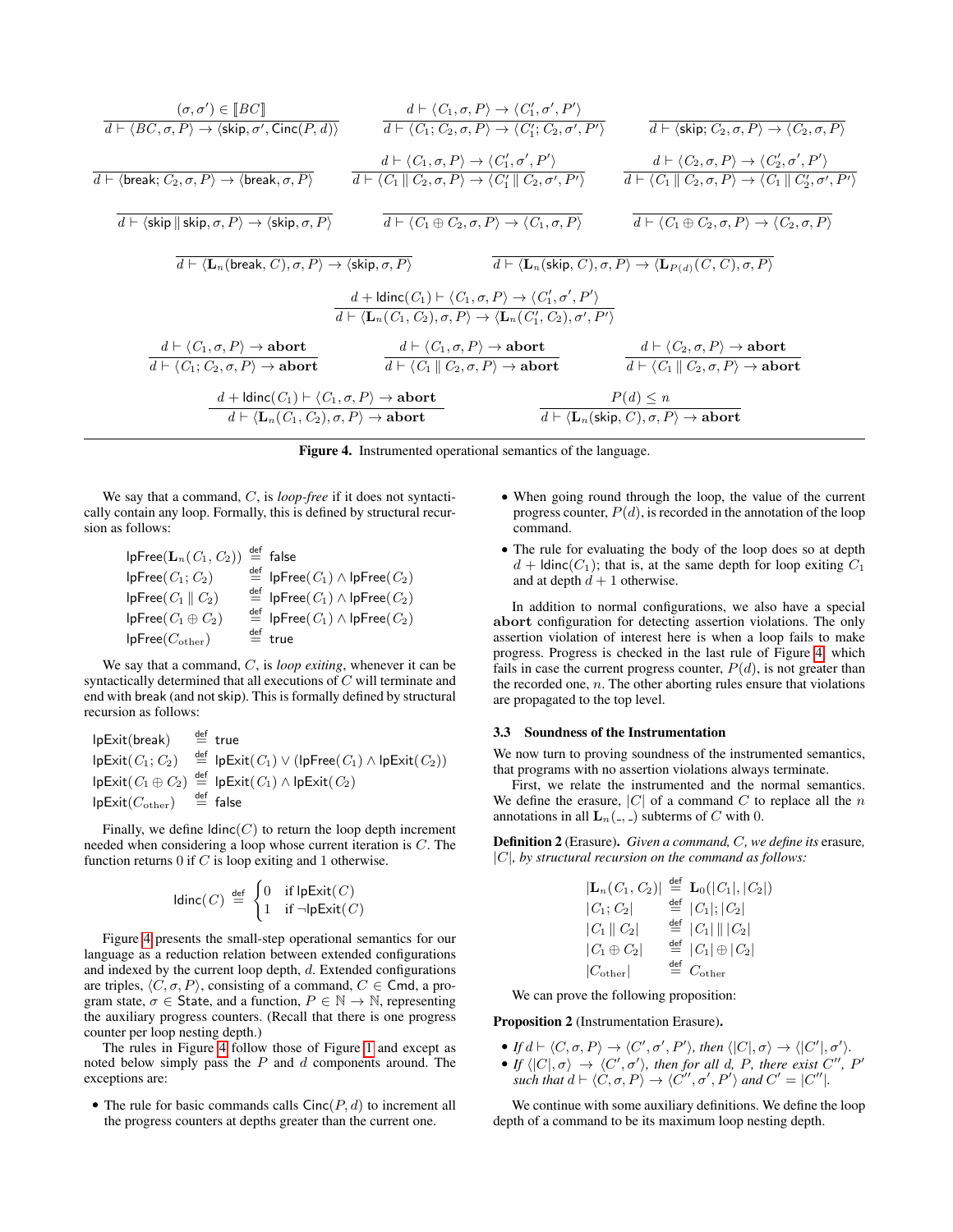| $C \sqsubseteq C$                                                             | skip $\sqsubseteq BC$                                     | $C_1 \sqsubset C'_1$<br>$C_1; C_2 \sqsubseteq C_1'; C_2$                                            |
|-------------------------------------------------------------------------------|-----------------------------------------------------------|-----------------------------------------------------------------------------------------------------|
| $C_2 \sqsubset C_2'$<br>$\neg$ lpExit $(C'_1)$<br>$C_2 \sqsubseteq C_1; C_2'$ | break $\sqsubseteq C_1$<br>break $\sqsubseteq C_1;$ $C_2$ | $C_1 \sqsubset C'_1$<br>$C_2 \sqsubset C_2'$<br>$C_1 \parallel C_2 \sqsubseteq C_1' \parallel C_2'$ |
| skip $\sqsubseteq C_1 \parallel C_2$                                          | $C \sqsubset C_1$<br>$C \sqsubseteq C_1 \oplus C_2$       | $C \sqsubset C_2$<br>$C \sqsubseteq C_1 \oplus C_2$                                                 |
| break $\sqsubseteq C_2$<br>skip $\sqsubseteq$ $\mathbf{L}_{n}(C_1, C_2)$      |                                                           | $C_1 \sqsubset C_2$<br>$\mathbf{L}_n(C_1, C_2) \sqsubseteq \mathbf{L}_{n'}(C'_1, C_2)$              |

<span id="page-4-0"></span>**Figure 5.** Auxiliary reduction relation,  $C \sqsubseteq C'$ .

Definition 3 (Loop Depth). *Given a command,* C*, we define its* loop depth,  $\langle C \rangle$ <sub>depth</sub>, *by structural recursion as follows:* 

$$
\begin{array}{ll}\n\langle \mathbf{L}_n(C_1, C_2) \rangle_{\text{depth}} & \stackrel{\text{def}}{=} 1 + \max \left( \langle C_1 \rangle_{\text{depth}}, \langle C_2 \rangle_{\text{depth}} \right) \\
\langle C_1; C_2 \rangle_{\text{depth}} & \stackrel{\text{def}}{=} \max \left( \langle C_1 \rangle_{\text{depth}}, \langle C_2 \rangle_{\text{depth}} \right) \\
\langle C_1 \parallel C_2 \rangle_{\text{depth}} & \stackrel{\text{def}}{=} \max \left( \langle C_1 \rangle_{\text{depth}}, \langle C_2 \rangle_{\text{depth}} \right) \\
\langle C_1 \oplus C_2 \rangle_{\text{depth}} & \stackrel{\text{def}}{=} \max \left( \langle C_1 \rangle_{\text{depth}}, \langle C_2 \rangle_{\text{depth}} \right) \\
\langle C_{\text{other}} \rangle_{\text{depth}} & \stackrel{\text{def}}{=} 0\n\end{array}
$$

Next, in Figure [5,](#page-4-0) we define when a command,  $C$ , is a reduction of another command, C', which we denote as  $C \subseteq C'$ . The  $\subseteq$  relation is reflexive and includes a case  $C' \subseteq \overline{C}$  whenever  $\langle C, \sigma \rangle \rightarrow \langle C', \sigma' \rangle$ . A few rules are noteworthy:

- The first interesting case is the rule deducing  $C_2 \sqsubseteq C_1; C_2'$ . This checks that  $C_1$  is *not* loop exiting, because otherwise  $C_2'$ is never executed.
- The next interesting case is the second to last rule. According to this rule, skip  $\sqsubseteq L_n(C_1, C_2)$  holds only if the loop may be exited, i.e. if break is a reduction of the entire loop body,  $C_2$ .
- The final rule deduces  $\mathbf{L}_n(C_1, C_2) \sqsubseteq \mathbf{L}_{n'}(C'_1, C_2)$  by ignoring the current loop iteration  $C'_1$  and just checking that  $C_1 \subseteq$  $C_2$ . This is because the current iteration might terminate and another iteration may start from  $C_2$ . For the same reason, the recorded progress counter may differ.

We show that  $\subseteq$  is transitive, relates commands as reduced by the operational semantics, and preserves loop depths.

## <span id="page-4-1"></span>**Proposition 3** (Properties of  $\sqsubseteq$ ).

• *If*  $C_1 \sqsubseteq C_2$  *and*  $C_2 \sqsubseteq C_3$ *, then*  $C_1 \sqsubseteq C_3$ *.* 

• If  $\langle C, \sigma \rangle \to \langle C', \sigma' \rangle$ , then  $C' \sqsubseteq C$ .

• *If*  $C_1 \sqsubseteq C_2$  *then*  $\langle |C_1| \rangle_{\text{depth}} \leq \langle |C_2| \rangle_{\text{depth}}$ .

We move on to some well-formedness properties of commands. We define *user* commands to have no partially executed loops, and *well-formed* commands to only have partially executed loops that could arise from a full loop.

Definition 4 (User Command). *A command,* C*, is a* user command, denoted  $U(C)$ *, iff for every loop*  $\mathbf{L}_n(C_1, C_2)$  *it contains,*   $C_1$  = skip *and*  $n = 0$ *. Formally,* 

$$
U(\mathbf{L}_0(\text{skip}, C_2)) \stackrel{\text{def}}{=} U(C_2)
$$
  
\n
$$
U(\mathbf{L}_p(C_1, C_2)) \stackrel{\text{def}}{=} \text{false}
$$
  
\n
$$
U(C_1; C_2) \stackrel{\text{def}}{=} U(C_1) \land U(C_2)
$$
  
\n
$$
U(C_1 \parallel C_2) \stackrel{\text{def}}{=} U(C_1) \land U(C_2)
$$
  
\n
$$
U(C_1 \oplus C_2) \stackrel{\text{def}}{=} U(C_1) \land U(C_2)
$$
  
\n
$$
U(C_{\text{other}}) \stackrel{\text{def}}{=} \text{true}
$$

Definition 5 (Well-Formed Command). *A command,* C*, is* wellformed *iff it contains partially executed loops only at evaluated positions and for every such loop*  $\mathbf{L}_n(C_1, C_2)$ *, we have*  $C_1 \sqsubseteq C_2$  $or C_1$  = skip*. Formally*,

|                         | $WF(\mathbf{L}_{p}(C_1, C_2)) \stackrel{\text{def}}{=} WF(C_1) \wedge \mathsf{U}(C_2) \wedge (C_1 \sqsubseteq C_2 \vee C_1 = \text{skip})$ |
|-------------------------|--------------------------------------------------------------------------------------------------------------------------------------------|
| $WF(C_1; C_2)$          | $\stackrel{\text{def}}{=} WF(C_1) \wedge WF(C_2)$                                                                                          |
| $WF(C_1 \parallel C_2)$ | $\stackrel{\text{def}}{=}$ WF(C <sub>1</sub> ) $\wedge$ WF(C <sub>2</sub> )                                                                |
| $WF(C_1 \oplus C_2)$    | $\stackrel{\text{def}}{=} WF(C_1) \wedge WF(C_2)$                                                                                          |
| $WF(C_{other})$         | $\stackrel{\text{def}}{=}$ true                                                                                                            |
|                         |                                                                                                                                            |

We say that a configuration is safe at a given loop nesting depth if it contains a well-formed command and the configuration can never reach an aborting state.

**Definition 6** (Safety). *A configuration,*  $\langle C, \sigma, P \rangle$ *, is safe at depth d iff* C *is well-formed and*  $\neg(d \vdash \langle C, \sigma, P \rangle \rightarrow^* \textbf{abort})$ *.* 

From Propositions [2](#page-3-2) and [3,](#page-4-1) we deduce that safety is preserved by steps of the operational semantics.

**Lemma 4** (Preservation). *If*  $\langle C, \sigma, P \rangle$  *is safe at loop depth d and*  $d \vdash \langle C, \sigma, P \rangle \rightarrow \langle C', \sigma', P' \rangle$ , then  $\langle C', \sigma', P' \rangle$  is also safe at d.

We move on to the metric we use to prove termination. We take the domain of our termination metric to be infinite sequences over natural numbers, which we represent as functions  $\mathbb{N} \to \mathbb{N}$ .

Definition 7 (Lexicographic Ordering). *Given two sequences*  $P, P' : \mathbb{N} \to \mathbb{N}$ , we define  $\prec_k$  to be the strict lexicographic or*der on the first* k *elements of* P *and* P 0 *.*

$$
P \prec_k P' \stackrel{\text{def}}{\iff} \exists i \leq k. \ P(i) < P'(i) \land \forall j < i. \ P(j) = P'(j).
$$

It is easy to show (by induction on  $k$  and well-foundedness of  $<$  on N) that our lexicographic order,  $\prec_k$ , is well-founded.

Given a command, C, counters,  $P : \mathbb{N} \to \mathbb{N}$ , and the current depth  $d \in \mathbb{N}$ , we define  $\langle C, P \rangle^d : \mathbb{N} \to \mathbb{N}$  to be the 'size' of a configuration  $\langle C, \sigma, P \rangle$  at loop depth d.

Our goal is to show that the size of safe configurations decreases by each execution step according to the lexicographic order we have just defined. Formally, we want to establish the following.

<span id="page-4-2"></span>**Lemma 5.** If 
$$
d \vdash \langle C, \sigma, P \rangle \rightarrow \langle C', \sigma', P' \rangle
$$
 and  $\langle C, \sigma, P \rangle$  is safe at depth d, then  $\langle C', P' \rangle^d \prec_{d+\langle C \rangle_{\text{depth}}}\langle C, P \rangle^d$ .

We now proceed to the definition  $\langle C, P \rangle^d$ . Intuitively, the size of a command records the number of nodes in the command's abstract syntax tree at each loop nesting level.

The formal definition, found in Figure [6,](#page-5-1) is quite subtle in order to deal with partially executed loops and break statements, and ensure that Lemma [5](#page-4-2) holds.

- In the sequential composition case,  $\langle C_1; C_2, P \rangle^d$ , if  $C_1$  is a loop exiting command, then  $C_2$  is dead code and hence we do not count its size.
- In the case for loops,  $\langle \mathbf{L}_n(C_1, C_2), P \rangle^d(m)$ , there are four subcases. If the current iteration,  $C_1$ , is bound to exit, then we return its size at the current depth d. Otherwise, we return some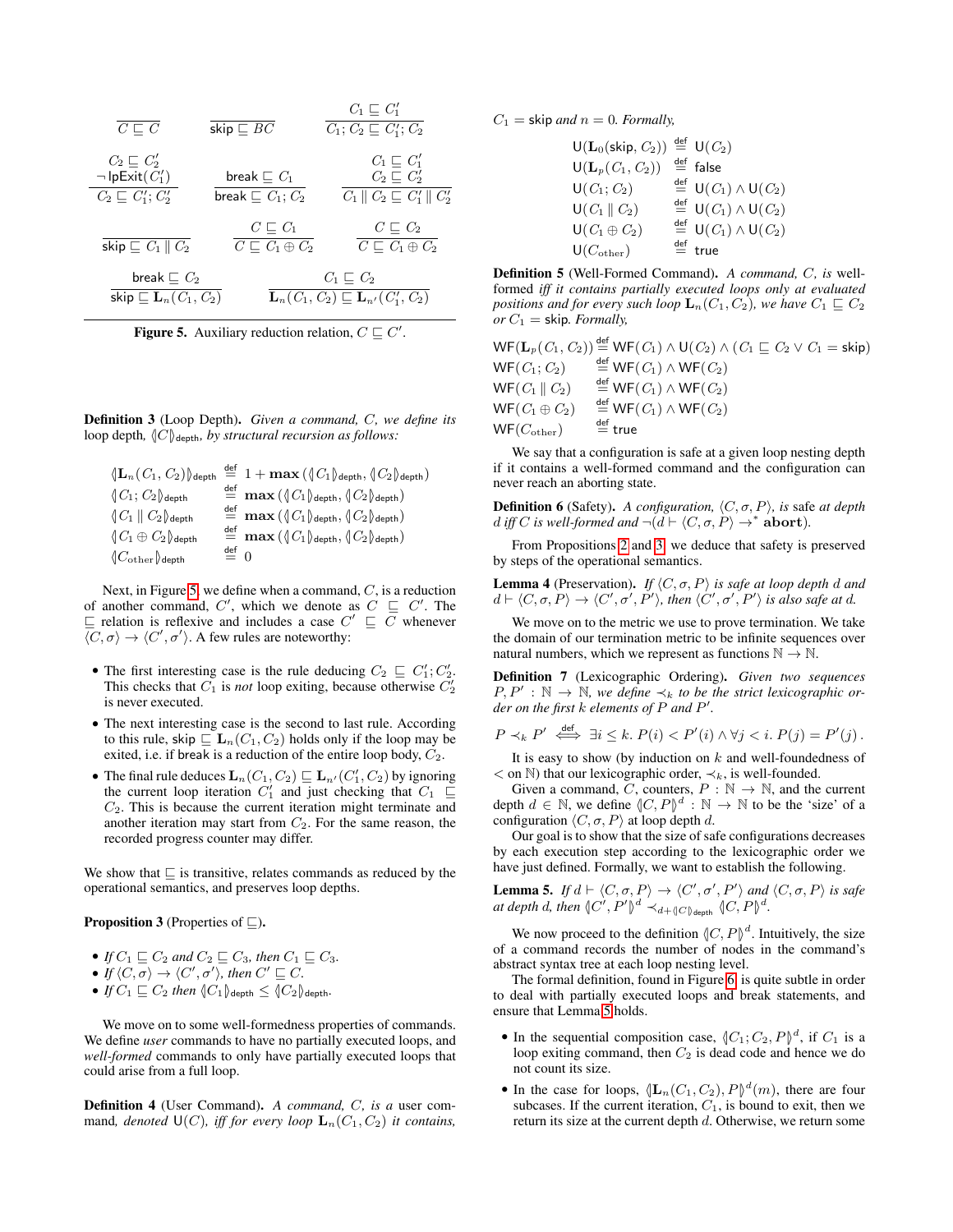$$
\langle \sin P \rangle^{d}(m) \stackrel{\text{def}}{=} 0
$$
\n
$$
\langle \sin P \rangle^{d}(m) \stackrel{\text{def}}{=} 1
$$
\n
$$
\langle C_1; C_2, P \rangle^{d}(m) \stackrel{\text{def}}{=} 1
$$
\n
$$
\langle C_1; C_2, P \rangle^{d}(m) \stackrel{\text{def}}{=} \begin{cases}\n\langle C_1, P \rangle^{d}(m) + 1 & \text{if } \text{IpExit}(C_1) \\
\langle C_1, P \rangle^{d}(m) + \langle C_2, P \rangle^{d}(m) + 1 & \text{if } \text{-IpExit}(C_1)\n\end{cases}
$$
\n
$$
\langle \ln(C_1, C_2), P \rangle^{d}(m) \stackrel{\text{def}}{=} \begin{cases}\n\langle C_1, P \rangle^{d}(m) & \text{if } \text{IpExit}(C_1) \\
\langle C_2, P \rangle^{d+1}(m) & \text{else if } m < d \\
\langle C_1, P \rangle^{d+1}(m) + \langle C_2, P \rangle^{d+1}(m) + \langle C_2, P \rangle^{d+1}(m) + 1 & \text{else if } n < P(d) \\
\langle C_1, P \rangle^{d+1}(m) + \langle C_2, P \rangle^{d+1}(m) & \text{otherwise}\n\end{cases}
$$
\n
$$
\langle C_1 \parallel C_2, P \rangle^{d}(m) \stackrel{\text{def}}{=} \langle C_1, P \rangle^{d}(m) + \langle C_2, P \rangle^{d}(m) + 1
$$
\n
$$
\langle C_1 \oplus C_2, P \rangle^{d}(m) \stackrel{\text{def}}{=} \langle C_1, P \rangle^{d}(m) + \langle C_2, P \rangle^{d}(m) + 1
$$

<span id="page-5-1"></span>**Figure 6.** Definition of  $\{C, P\}^d : \mathbb{N} \to \mathbb{N}$  representing the size of the configuration  $\langle C, \sigma, P \rangle$  at loop depth d.

combination of the sizes of  $C_1$  and  $C_2$  at depth  $d + 1$ . More specifically, if  $m < d$  (i.e., we are calculating the size of the loop at a depth smaller than the current depth), then we return a constant response, the size of  $C_2$ . (We chose the size of  $C_2$ and not some other constant because the size must decrease whenever a transition makes  $C_1$  loop exiting. So, we chose  $C_2$ whose size is greater or equal to that of  $C_1$ .)

Now, if  $m > d$ , then we have to take the current loop iteration into account. To do so, we look at the current progress counter,  $P(d)$ , to determine whether the current loop iteration is the last one or not. If  $P(d)$  is larger than n (the recorded of the counter when the iteration started), the loop is allowed to go round once again; otherwise, the current iteration is the last one.

- In the latter case (i.e.,  $P(d) \leq n$ ), we just take the total size of  $C_1$  and  $C_2$ . We take into account the size of  $C_2$ because we also want the size of a configuration,  $\langle C, P \rangle^d$ , to be monotonic (with respect to  $m$ ) assuming that  $\overline{P}$  is also monotonic.
- In the former case (i.e., if  $n < P(d)$ ), we must define the size to be even bigger so that the size decreases when going round the loop (i.e.,  $\mathbf{L}_n(\text{skip}, C) \to \mathbf{L}_{P(d)}(C, C)$ ). That is how we end up with the size of  $C_1$  plus twice the size of  $C_2$ plus 1.

To prove Lemma [5,](#page-4-2) we perform an induction over the reduction relation of the operational semantics. However, for the induction to work out, we first prove a stronger version of the lemma with the same premises and a stronger conclusion. The conclusion of the stronger version is that there exists  $i \leq d + \langle C \rangle_{\text{depth}}$  such that:

- for all  $j \leq i$ ,  $P(j) = P'(j)$ ; and
- for all  $j \leq i$ ,  $\langle C', P' \rangle^d(j) \leq \langle C, P \rangle^d(j)$ ; and
- for all  $k \geq i$ , if  $P(j) = P'(j)$  holds for every  $j \leq k$ , then  $\langle C', P' \rangle^d(k) \leq \langle C, P \rangle^d(k).$

Lemma [5](#page-4-2) then follows as a corollary of this stronger version.

As a consequence of Lemma [5](#page-4-2) and the well-foundedness of ≺, we can prove that any program without assertion violations always terminates.

**Theorem 6** (Termination). *If*  $\langle C, \sigma, \lambda x, 1 \rangle$  *is safe at depth* 0*, then*  $\langle C, \sigma \rangle$  *always terminates.* 

As a corollary of this theorem and Theorem [1,](#page-2-5) we conclude that a library is lock-free if its bounded most general client has no assertion violations.

Corollary 7 (Lock-freedom). *Given a concurrent library,* Lib*, if*  $\langle BMGC^{k,m}(Lib), \sigma_0, \lambda x. 1 \rangle$  *is safe for all k and m, and valid initial states*  $\sigma_0$ *, then the library is lock-free.* 

#### <span id="page-5-0"></span>3.4 Implementation within CAVE

To automate proving lock-freedom, we have mildly adapted the implementation of CAVE [\[14\]](#page-8-10). CAVE takes as its input a program consisting of some initialisation code and a number of concurrent methods, which are all executed in parallel an unbounded number of times each. When successful, it produces a proof in RGSep [\[16\]](#page-8-13) that the program has no memory errors and none of its assertions are violated at run time. Internally, it performs a thread-modular program analysis, RGSep action inference [\[15\]](#page-8-14), that figures out a set of actions abstracting the updates to shared memory cells performed by the various operations.

We first run CAVE's action inference algorithm, which gives us a set of actions abstracting over the shared state changes performed by the program threads. CAVE also returns a mapping from the individual atomic program commands to the actions that they are responsible for.

We then calculate the maximum loop nesting depth of the program,  $M$ , and create a fresh auxiliary variable  $level_{t,d}$  for each thread t and each loop nesting level  $1 \le d \le M$ . We use this variable to record whether the progress variable  $P(d)$  was incremented since the start of the loop at depth  $d$  by thread  $t$ . We then perform the following instrumentation.

• At each loop header, we add the auxiliary assignment

$$
level_{t,k} := \mathsf{false}
$$

where  $t$  is the identifier of the current thread and  $k$  is the loop's nesting depth.

• At each loop back edge, we add the assertion check

$$
\mathsf{assert}(level_{t,k})
$$

where  $t$  and  $k$  are as before.

• For each action inferred by CAVE, we calculate the maximum loop nesting depth under which it is performed. Let that level be k. Then, we modify the action to set  $level_{t',i} :=$  true for every t' and for every i such that  $k < i \le M$ . For example, an action performed only outside loops would have  $k = 0$ , and can therefore set all the level variables to true. On the other hand, an action that may be performed inside a single loop will have  $k = 1$ , and therefore cannot set the level<sub>1</sub> to true because that would enable a loop at the same level to avoid terminating.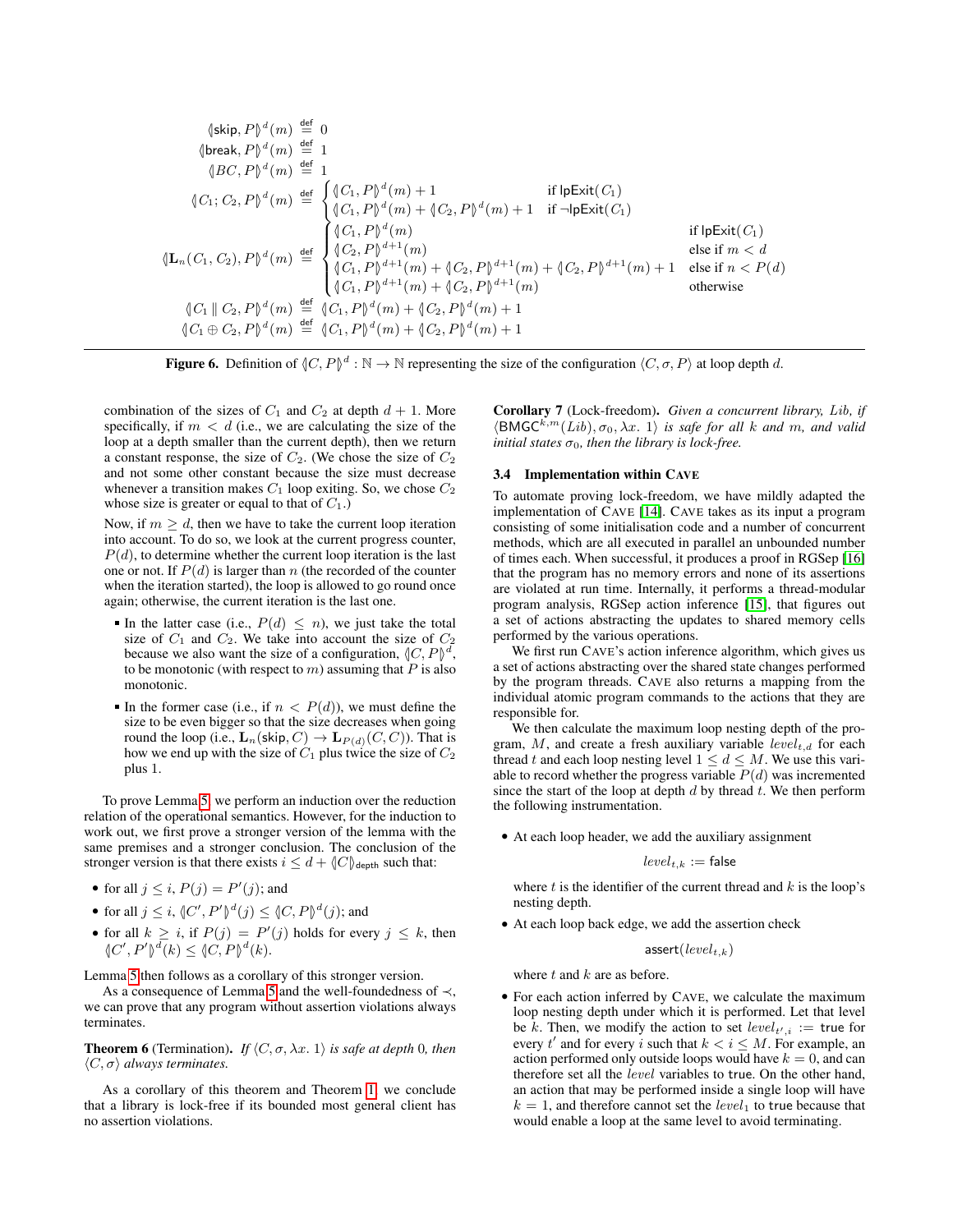```
typedef struct Node_s {
  int val;
  Node tl;
} *Node;
typedef struct Queue s {
  Node head, tail;
} *Queue;
Queue new_queue(void) \{Queue Q = \text{malloc}(\ldots);Node nd = malloc(...);nd->tl = NULL;
  Q->head = nd;
  Q->tail = nd;
  return Q;
}
                            void enqueue(Queue Q, int value) {
                              Node node, next, tail;
                              node = new\_node();
                              node->val = value;
                              node->t1 = NULL;while(true) {
                                tail = Q-\gt{tail};next = tail->tl;if (Q-\lambda)tail == tail) {
                                  if (next == NULL) {
                                    if (CAS(&tail->tl,next,node))
                                      break;
                                    } else {
                                    CAS(&Q->tail,tail,next);
                                  }
                                }
                              }
                              CAS(&Q->tail,tail,node);
                            }
                                                                      int tryDequeue(Queue Q) {
                                                                        Node next, head, tail;
                                                                        int pval;
                                                                        while(true) {
                                                                          head = Q->head;
                                                                          tail = Q-\gt{tail};next = head-zt1;if (Q->head == head) {
                                                                            if (head == tail) {
                                                                               if (next == NULL) return EMPTY;
                                                                               CAS(&Q->tail,tail,next);
                                                                             } else {
                                                                              pval = next->val;
                                                                               if (CAS(&Q->head,head,next))
                                                                                 return pval;
                                                                             }
                                                                          }
                                                                        }
                                                                      }
```
<span id="page-6-1"></span>Figure 7. The Michael and Scott non-blocking queue implementation.

Finally, we rerun CAVE to verify the modified program threadmodularly under the updated set of actions. This, in effect, means that CAVE will check that the appropriate value  $level_{t,k}$  variable was set in every loop iteration, meaning that there was interference by a statement from a concurrent thread that was at a lower loop nesting level, which as we have shown suffices to prove lockfreedom.

We note that since CAVE is both thread- and procedure-modular, it suffices to check each operation on its own, under the assumption they could be arbitrarily many other concurrent operations. We never need to explicitly quantify over the parameters  $k$  and  $m$  of the bounded most general client.

## <span id="page-6-0"></span>4. A Refined Scheme for Proving Lock-Freedom

The basic proof technique presented in the previous section works well for programs following the RCU pattern, such as the examples from Sections [1.1](#page-0-0) and [3.1,](#page-2-1) but has a clear limitation that prevents its applicability to more complex examples.

The main problem is that it requires loops to terminate in a single iteration when there is no contention. While this assumption holds for the RCU patterns, it is clearly not true in general. Consider, for instance, the program:

$$
i := 0;
$$
  
while $(i < 2)$  { $i++$ }; }

While this program clearly always terminates, instrumenting the program as discussed in Section [3](#page-2-0) leads to the following program

$$
\begin{array}{l} \langle i := 0; ++P_1 \rangle; \\ \mathbf{L}_0({\sf skip}, ~p := P_1; \\ \hspace{1.5em} \text{if} (i < 2)~i++; \text{ else break}; \\ \hspace{1.5em} \text{assert}(P_1 > p); \end{array}
$$

that has an obvious assertion violation.

In the remainder of this section, we discuss a refined proof technique that overcomes this evident limitation of the basic scheme.

#### <span id="page-6-2"></span>4.1 Another Example: The Michael and Scott Queue

Before delving into our refined proof technique, let us first consider another motivating example. Figure [7](#page-6-1) presents a concurrent nonblocking queue implementation due to Michael and Scott [\[12\]](#page-8-15).

The queue is represented by two pointers into a null-terminated singly-linked list. The first pointer (Q->head) points to the begin-

ning of the list and is updated by dequeueing operations. The second pointer (Q->tail) is used to find the end of the list so that enqueue can locate the last node of the list. It does not necessarily point to the last node of the list, but it can lag behind. This is because enqueue first appends a node onto the list with its first CAS instruction, and then modifies Q->tail with its final CAS instruction.

Whenever an enqueue or a dequeue operation notices that the tail pointer lags behind, it firsts perform a CAS to advance the tail pointer it forward (cf. the underlined instructions in Figure [7\)](#page-6-1) before proceeding with doing its own work. What complicates the lock-freedom proof is that this advancement of the tail pointer happens inside a loop and can prevent a concurrent dequeue from terminating.

However, one can easily argue that if no further elements are added to the queue, the tail pointer cannot lag behind more than the number of elements that have been ever added to the queue, which for any given point in time is some finite number. The tail pointer can therefore be advanced at most a finite number of times. (With a more careful argument, one can show that the tail pointer can only be at most one node behind the real tail of the list, but we do not need such a precise bound for proving lock-freedom.)

#### <span id="page-6-3"></span>4.2 The Refined Proof Method

To reason about the aforementioned examples, we therefore also need to take into account loops that in the absence of contention do not terminate immediately, but for which we can still argue that they will eventually terminate.

To do so, we adopt one of the standard techniques for proving termination of sequential programs, namely the use of ranking functions. A ranking function,  $f$ , is a function from program states to a well founded domain (typically,  $\mathbb N$  with  $\lt$ ) such that whenever executing the body of a loop changes the state from  $\sigma$  to  $\sigma'$ , we have that  $f(\sigma') < f(\sigma)$ .

We assume that a ranking function is attached to each loop. When executing a loop (i.e., in the  $\mathbf{L}(C_1, C_2)$  construct), we now record not only the value of the progress counter at the beginning of the loop iteration, but also the state at that time, as well as the ranking function. When having to check whether the loop can be restarted or not, we relax the check to allow reentering the loop if the ranking of the state has decreased. Formally, we replace the last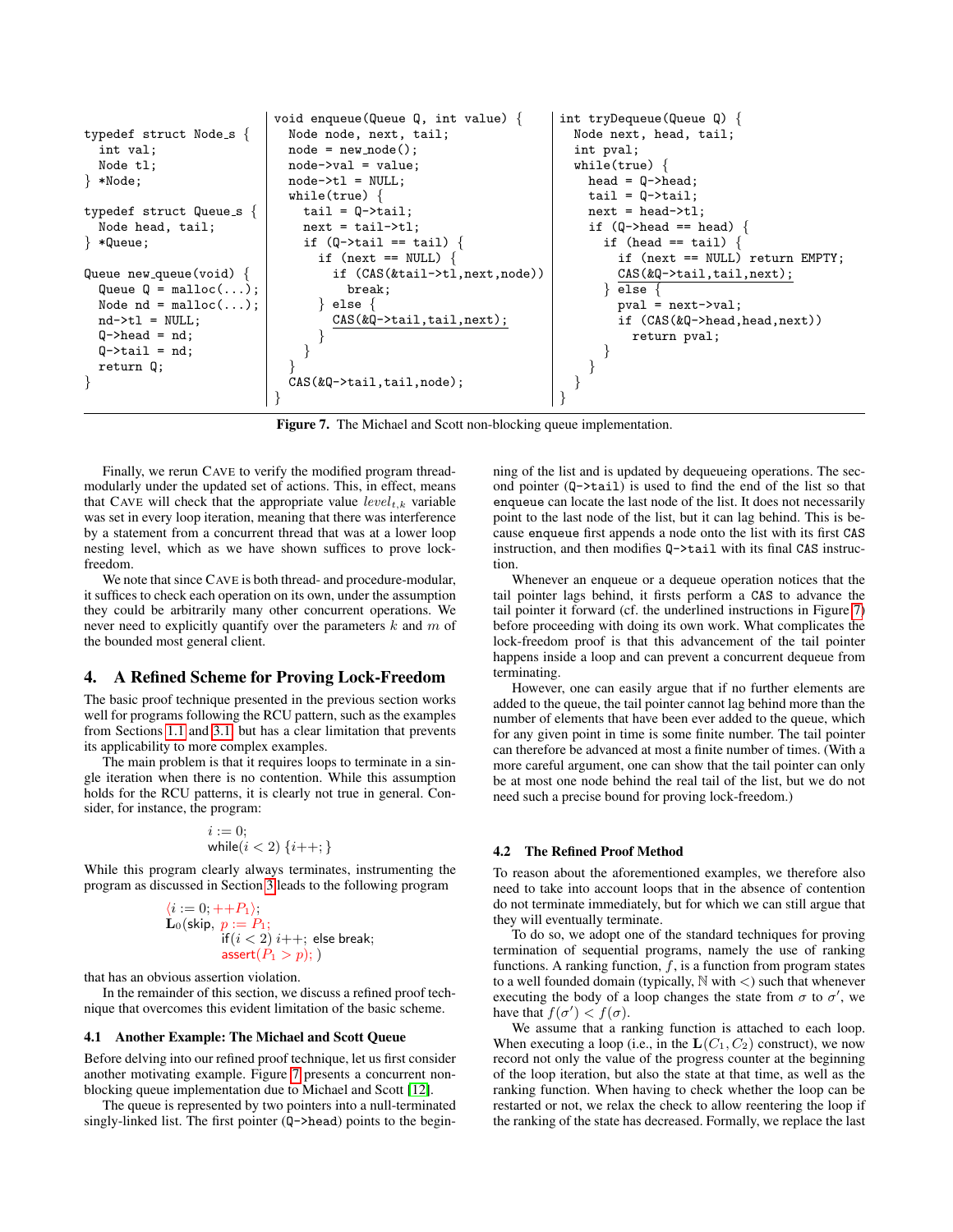rule of Figure [4](#page-3-1) with the following:

$$
\frac{P(d) \le n \qquad f(\sigma') \nless f(\sigma)}{d \vdash \langle \mathbf{L}_{f,n,\sigma}(\text{skip},C), \sigma', P \rangle \to \text{abort}}
$$

We have added another premise to the rule, thereby making programs abort less frequently. One can show that even with this stronger abort rule, if a certain program never aborts, then it always terminates. To prove this statement, however, we need a more complex termination metric, a lexicographic product that combines the metric on the progress variables and on the recorded states.

Returning to Michael and Scott queue, which function should we choose as a ranking function? Naturally, we could take the length of the path through the heap following the next fields from Q->tail to NULL. The length of this path is decremented whenever the tail pointer is advanced, and is unaffected by local accesses; the only access that may increase this path length is enqueueing a new node, but this only happens on a loop-free code path.

A bit more generically, we can take as a ranking function the sum of the lengths of all distinct acyclic paths between any two pairs of nodes in the heap. We can further instrument the program to track how that sum is affected by individual heap updates. Specifically, whenever we have the field assignment  $x \to f := y$ , and we know (1) that  $x$  is not part of a cyclic data structure and (2) that there was a path from  $x$  to  $y$  of at least length two, then we know that the field assignment decrements the length of heap paths. Otherwise, we conservatively say that the field assignment might increment the length of paths in the heap.

#### <span id="page-7-2"></span>4.3 Implementation within CAVE

For each action that Cave generates, we calculate whether the action decreases the total length of the heap paths. If so, we call the action *decreasing*; we call it *possibly increasing* otherwise.

- We introduce two additional auxiliary variables,  $inc_{t,i}$  and  $dec_{t,i}$ , for each thread t and each loop nesting depth of the program, i.e.  $1 \leq i \leq M$ .
- We augment every decreasing action to set  $dec_{t,k} :=$  true for every t and every  $1 \leq k \leq M$ , and every possibly increasing one to set  $inc_{t,k} :=$  true for every t and every  $1 \leq k \leq M$ .
- At the loop header, we initialise the increment and decrement variables of the current thread's current loop nesting depth to false.
- At the loop back edges, we check that either the progress flag appropriate to the loop level has been set, or the heap paths have been decremented and not possibly incremented. Formally, we add the check:

$$
\mathsf{assert}(level_{t,k} \lor (dec_{t,k} \land \neg inc_{t,k}))
$$

where  $t$  and  $k$  are the current thread identifier and loop nesting depth respectively.

### <span id="page-7-1"></span>5. Evaluation

As discussed in Sections [3.4](#page-5-0) and [4.3,](#page-7-2) we have implemented a tool for proving lock-freedom as an extension of CAVE. We have applied our tool to verify several concurrent algorithms from the literature. These include two integer counters: a simple CAS-based one and one with a secondary counter as a back-off scheme for high contention cases; three non-blocking stack algorithms: the Treiber stack [\[13\]](#page-8-9), a variant of it using a DCAS operation, and the Hendler et al. [\[5\]](#page-8-12) elimination stack; a non-blocking counter; and three concurrent queues: the Michael and Scott queue [\[12\]](#page-8-15) from Section [4.1,](#page-6-2) the DGLM queue [\[3\]](#page-8-16), and a variant of the Michael and Scott queue with a simpler tryDequeue implementation.

| Algorithm          | <b>LOC</b> | <b>Techniques</b>      | Time  |
|--------------------|------------|------------------------|-------|
| <b>CAS</b> counter | 41         | Level                  | 0.02s |
| Double counter     | 64         | Level                  | 0.11s |
| Treiber stack      | 52         | Level                  | 0.11s |
| <b>DCAS</b> stack  | 52         | Level                  | 0.11s |
| Elimination stack  | 76         | Level                  | 1.22s |
| MS queue           | 83         | Level+HeapDec $ 3.01s$ |       |
| DGLM queue         | 83         | Level+HeapDec $ 3.92s$ |       |
| MSV queue          | 74         | Level+HeapDec 2.85s    |       |

<span id="page-7-3"></span>Table 1. Experimental results for the automated lock-freedom prover. For each example, we report the number of lines of code excluding blank lines and comments, the techniques necessary for the verification, and the total verification time.

Table [1](#page-7-3) reports on our experimental results. The tool has successfully proved lock-freedom of all of these algorithms. The basic loop level technique described in Section [3](#page-2-0) was sufficient for verifying the counter and stack implementations, but in order to verify the concurrent queue algorithms, we needed the refined proof technique introduced in Section [4.](#page-6-0) In both cases, taking the lengths of heap paths as a termination metric was sufficient.

We have also tested our tool on variants of these algorithms that support blocking methods, such as a dequeue operation that busily waits whenever the queue is empty. As expected, in all these cases, the tool failed to prove lock-freedom.

We would also like to stress that our automated proof technique for proving lock-freedom is heuristic, and while it may work very well for standard examples, it is easy to defeat it. Specifically, we calculate loop nesting depths as a heuristic way of detecting when interference by another thread makes enough progress to block the termination of a certain loop. This heuristic can easily be confused by adding a clone of one of the looping methods of a concurrent library, but wrapping its code inside a terminating loop. Then, our heuristic will fail to detect this, and will not be able to prove the modified library lock-free. Needless to say, however, we have not encountered such cases in practice.

#### <span id="page-7-0"></span>6. Related Work

The literature contains a few approaches for proving lock-freedom.

The most closely related approach to ours is by Colvin and Dongol [\[2\]](#page-8-6). They verified the MSqueue algorithm shown in Figure [7](#page-6-1) by determining which program statements make progress towards termination of an operation and constructing a global well-founded order that is decremented whenever a program makes a step different from those statements. This approach is very nice and corresponds closely to ours in the case where the operations do not have nested loops. For programs with nested loops, such as the HSY stack, however, coming up with a global well-founded order that ensures progress can be rather difficult. In such cases, our technique of having a counter per loop nesting level can substantially simplify the proof. Further, even for algorithms without nested loops, such as the MSqueue, we do not really need to come up with a custom global well-founded order because the default heap path decrementing heuristic explained in Section [4.2](#page-6-3) suffices. In an earlier paper [\[1\]](#page-8-5), the same authors verified the Treiber stack using just a global well-founded order, but as the authors themselves admit in their next paper [\[2\]](#page-8-6) the global approach it too difficult to apply for more advanced algorithms.

In a very different style, Gotsman et al. [\[4\]](#page-8-4) presented an automatic approach for verifying lock-freedom by reducing the lockfreedom problem to termination. They then presented an advanced combination of separation logic, rely-guarantee, and linear temporal logic, and used it to prove lock-freedom of the Treiber stack,